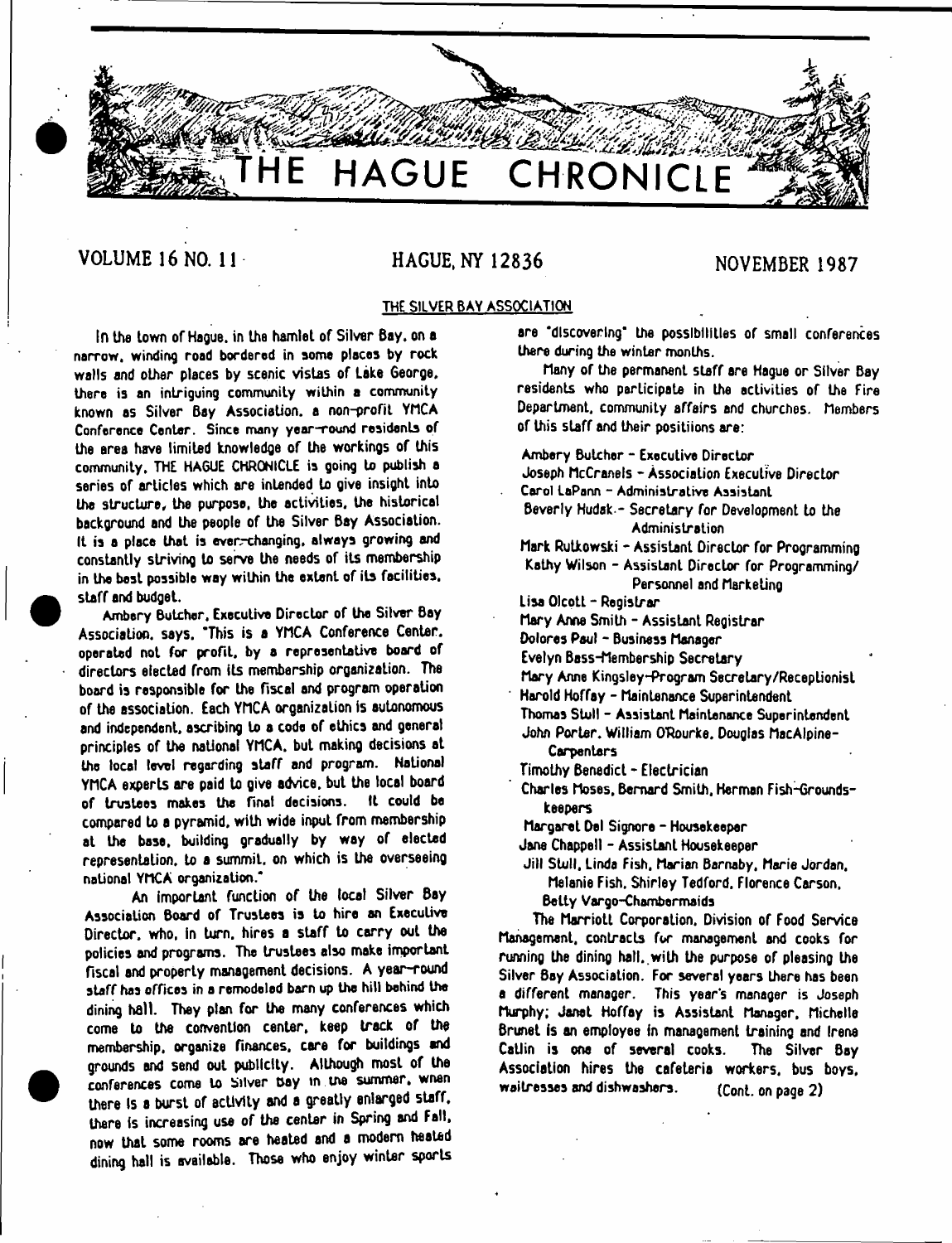#### (Cont. from cage 1)

**In tne i own of Hague, the Silver Day Association Is by far the largest employer, yet many do not understand its structure and activities. Visitors who come to the area to attend conferences often choose to return as tourists or summer or permanent residents.**

**In future articles there will be discussion of what types of conferences are held at SBA. who joins as members and what participation they have in its operation, the extent of the buildings and grounds, the history of this unique association and its community service outreach...laura Meade**

# BILL MORGAN SPEAKS TO HISTORICAL SOCIETY.

Swift...sleek...elegant...quality...these are the words that came to mind as members of the Hague Historical Society completed the over-all view of the Hacker Craft presented by Bill Morgan at a special daytime meeting on Veterans Day. In addition to seeing slides of these famed and streamlined boats, those present at Bob and Bea Cole's lakeside home saw slides of the steps in progress in the building of The Morgan, the beautiful touring boat designed especially for the Sagamore Hotel at Bolton Landing and built by Bill Morgan. Viewers got a sense of the time, the care--and the suspense--that go into the construction and the launching of such a boot I

Part two of the slide show was a brief history of the Hacker Craft Once again the audience was impressed by the workmanship required for each boat This was specially brought home when the group went down to Morgan Marine end there saw, moored 8t the dock, three finished Hacker Crafts egleam with varnish, painted white lines, chrome, leather.

inside, In three different sheds boats could be seen at several stages of construction as workmen used their skills. It was fascinating to see the beauty of the natural woods--Honduras mahogany, strong oak and ash--before the final trims were added.

Members of the Hague Historical Society felt that the afternoon with Bill Morgan had given them a view of the continuing history of boot building and boot design on Lake George.

The next meeting will be the annual December gathering at the Cole's home in Silver Bey at 7:30 PM on Wednesday, December 9. Members and guests are challenged to take for "show end tell--or guess' any item that was in use fifty or more years ago...B.De0raff

# FfllMFNICAl THANKSGIVING SERVICE

The congregations of the Church of the Blessed Sacrament and the Hague Baptist Church are combining in an ecumenical service of Thanksgiving on Wednesday;, November 2S at 7:30 PM at the Church of the Blessed Sacrament. Both churches will provide leaders and music. Following the service, refreshments will be served.

# HAGUE WESLEYAN THANKSGIVING SERVICE

Hague Wesleyan Church will be holding a Thanksgiving Eve service on November 25 at 7:00 PM.

Included in the program will be special music with songs and instrumentals, recitals, and giving of praise by participants from other local churches.

All ere welcome to this time of giving honor end thanks to the Lord for His goodness to us.

# PRE-THANKSGIVING SUNDAY CONCERT

"The Musicians of Hague and of Neighboring Towns" will present an afternoon of music on Sunday, November 22 at 3:00 PM. The Hague Baptist Church will host the occasion as part of its 75th anniversary year.

Selections will be performed by solo voice, vocal quartet, autoharp and organ. Musicians who have agreed to give their time include talents from the several churches: Lolly and Jack Armes, Mertis Armes, Donna Charbonneau, Robert Cole, Beverly and Richard Hudak, Betty McGuire, Laura Meade and Francis Waters.

This program provides an opportunity for members of various churches to raise their voices together in Thanksgiving hymns and to enjoy their friends and neighbors In selected "thanks-glving" music. All are invited to attend and to participate.

Reception and refreshments in the Church Annex will follow the program.

SUNDAY, NOVEMBER 22, HAGUE BAPTIST CHURCH, 3:00 P.M....B. DO

At the time of the celebration of our Golden Wedding Anniversary in July, we received a lovely white begonia withe gold bow. We found no card. We have enjoyed it all summer and would like to thank our kind friend. Please contact: The Howard Englers, Box 729, Haoue.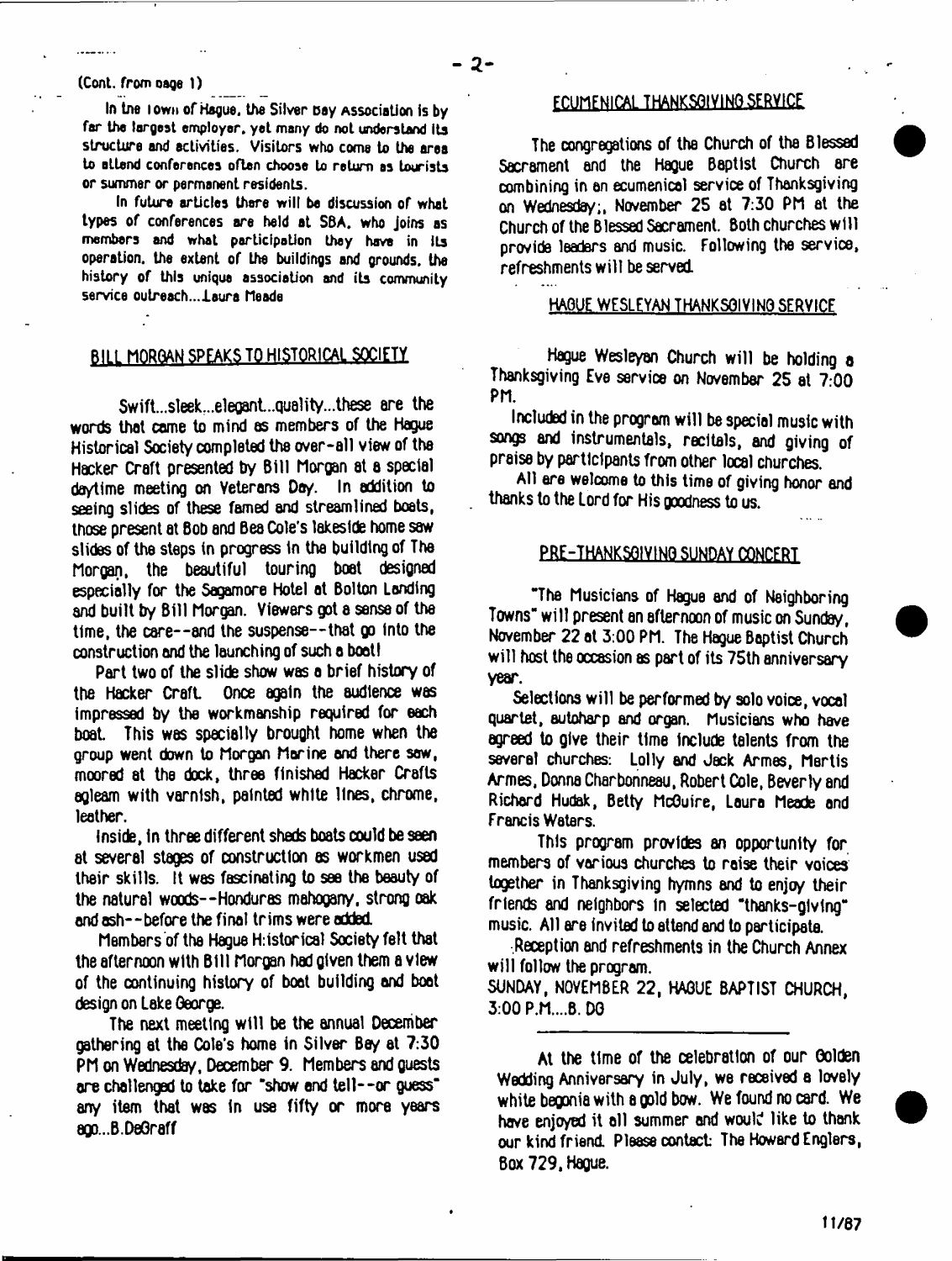# **^ ZONING BOARD OF APPEALS - 10/22/87**

At the regular Zoning Board meeting held on October 22 a public hearing was held at 7 PH to discuss the Paul Ambra variance # 10-87. Later at the regular meeting the variance was denied but a new, more feasible plan will be submitted at the next meeting and no public hearing will be necessary.

Bill Grinnell asked for permission to build an accessory structure on the Charles Parlin, Jr. property. This request falls within our zoning regulations. Permission was granted.

Claudia Perry was given permission to move the two cottages from Hague Commons to her Busy Bee Trailer Park with the condition they ere not to be used as such until final disposition is made in her case (non-conforming property).

The draft recommendations for improving 9.020 of our zoning codes were discussed...G Lindquist

# BUDGET MEETING - 10/27/87

A preliminary budget meeting was held October 27 at 6:30 PN in the town hall. All items were discussed, questions from the audience answered and the date of November 10 set (regular town board meeting) for presentation of the budget for approval. If no decision is made on the budget by November 20 It automatically Is accepted as outlined,.GL

**•**

**•**

# **PLANNING BOARD - 11/5/87**

The 4-lot minor subdivision proposed for Terrace Road was unanimously approved by the Board with the stipulation that all conditions specified by the Board be written on the final plat plan that is filed in the County Clerk's office, as well as in each deed Among the conditions are:

no further subdivision of the lots; reduce length of road and install barrier; 200' protective area around the Terrace Rood Water Company; a swale to restore water run-off to similar condition prior to construction of water and provide four pullouts for passage of vehicles.

Last month, this column erroneously reported that the Planning Board had denied a variance. The Planning Board does not approve or disapprove variances; the Board only gives a recommendation to the Zoning Board of Appeals (ZBA) who makes the decision of whether to approve, approve with

conditions or deny a request for a variance.

The Board reviewed the draft of revisions concerning Section 9.020 which deals with the conversion of existing structures. Prior to any change in this section, a public hearing must be held and any changes approved submitted to the A.P.A. for approval.

The Board recommended to the ZBA that the new application of Ambra, et al be approved since the lake shore lot with 150' of lake shore has been increased to meet the minimum 1.1 acres. Fifty feet of lake shore for lake access only would be included with the house on the west side of 9N....GL

# TOWN BOARD - 11/10/87

The final proposed town budget for 1988 was presented to the town board at this meeting and accepted. Total town budget - \$634,402,, down 5% from 1987.

Supervisor Bolton opened the regular meeting with the privilege of the floor. Letter from David Martucci was read re: payment due him for extra hours worked as assessor. The check was in the mail.

Dorothy Henry brought up the junk car issue. The town had generously picked up (on a one-time basis)those already in town. Hague ordinance says no junk cars, but suddenly they are appearing in front of homes aoaln. No solution was arrived at after a discussion. To be continued at a later meeting.

Four bids for oil opened and Faye Spring was accepted as low bidder.

• Among the correspondence read by Supervisor Bolton: A letter from a lawyer representing several Stiver Bey residents was read complaining about an illegal marina run by Silver Bay Lodge. The matter was turned over to John Silvestri, town attorney and Tim Costello, Zoning Administrator. A request to plow Terrace Road this winter was made by C. & h. Chase. Approval conceptually granted. Secretaries will contact each property owner on Terrace Road to let them know the road will be plowed. Letter from Dept, of Equalization and Assessment informing us they have received no new completion date for the re-evaluation of property. The Regional Planning Board (Lake George & Lake Champlain) will supply \$6,000 for a sanitary survey to be undertaken by Hague and which will be documented for e unified plan for a central sewer system. The work will be done in three phases from 1988 to 1990.

Phase I - '88 Survey responses, testing and monitoring, hire engineer, etc. (Cont. on page 4)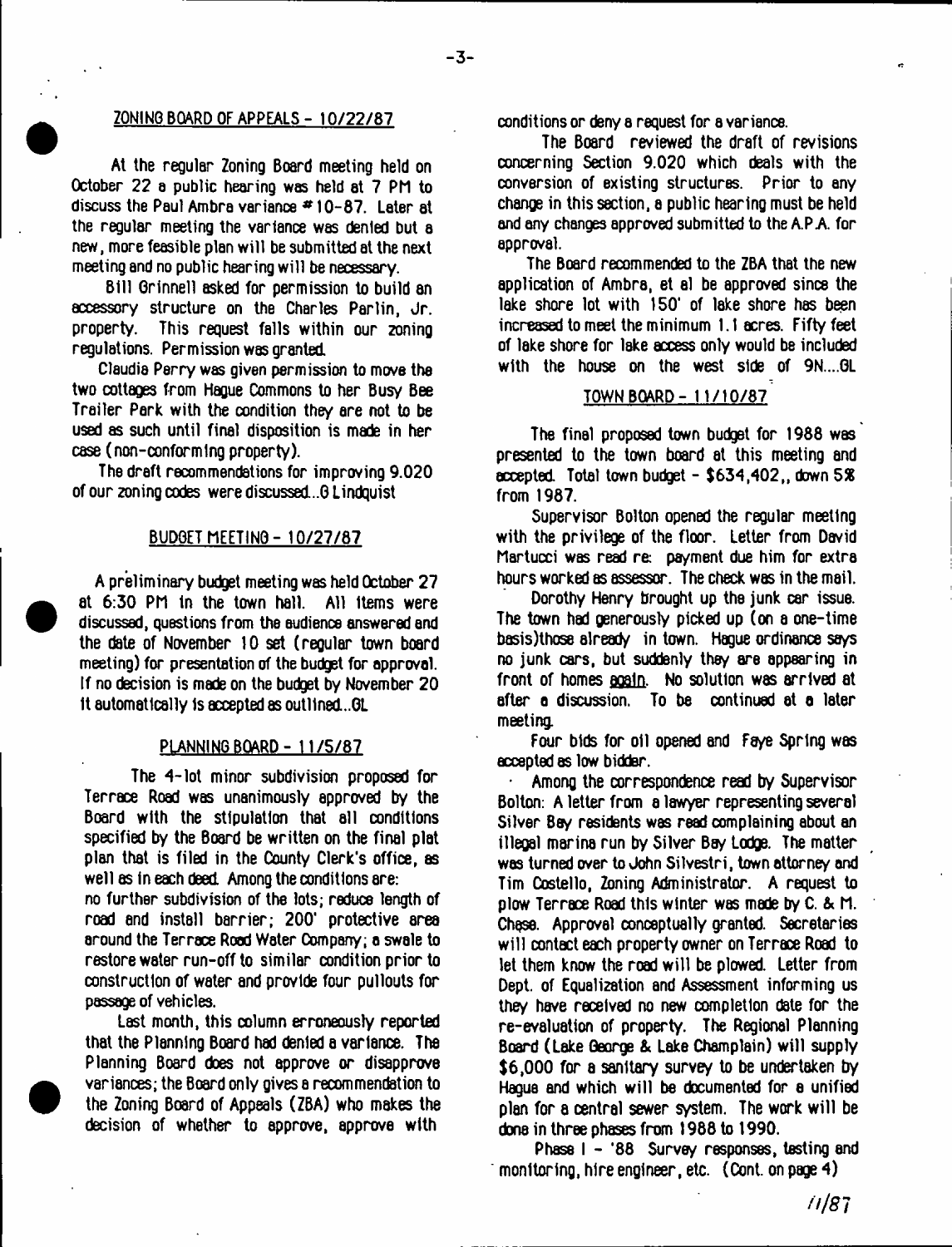Town Board - Cont, from page 3

Phase II - '89 Collect data and research, conduct public hearings, etc.

Phase III - '90 Conduct appropriate environmental reviews, construction, etc.

Since finding criminal wrong doing in various highway departments in N.Y., the state compotroller has distributed (Sept. 14) to all Highway superintendents a financial procedure book for better financial control. A new purchase order is to be followed whereby all purchases over \$50 must be approved by the committee chairman.

A leak In our petroleum bulk storage tank has been repaired and ENOON informs us we are now in compliance.

The L.0A monthly coliform count has been received. It may be seen at the town hall.

Clough Harbor & Assoc, has reviewed our application for the sanitary survey and approved with a few simple suggestions.

After 23 years of service as Silver Bay Postmaster, Ethel Andrus, now retired, received a commemorative plaque at the Post Office retirement dinner two weeks ago. The dinner was held at the Red Coach.

The Times of Ti is looking for a correspondent who will contribute news of the town of Hague each week. Call Mike Connery, editor.

Resolution \*28 was passed in new business. This changes the pay structure for esessors. When elected, the new assessor will receive \$ 1,000. Upon passing the first phase of schooling, an additional \$500 is paid and when the second phase of schooling is passed another \$500 is pail The total amount paid is then \$2,000. Increases annually will depend on town budget. (For those of you who may not be aware -- any citizen may run for assessor, but there ere state mandated requirements that must be met.

Only six keys will be distributed for the new lock being installed on the door to the business offices at the town hall....6L

# TOWN PARK MEETING - 11/12/87

An informational meeting for town park changes was held at 6:30 PM on Thursday, November 12 at the town hall.

Present was the 3-member committee from the Chamber of Commerce (K. Santaniello, Chairman, T. James and M. Priore), Dick Bolton, Supervisor, Town Board members M. Fitzgerald and L. Coffin, and Joan Belden, representing the 3-member Park Commission. Several residents also attended.

More meetings will be held after the first of next year (1988) and it is anticipated that raising funds for a gazebo to be erected on the lawn at the park will become a community project. Other improvements were discussed and It is hoped more residents will attend the coming meeting. We need your input....01

### SENIOR CITIZENS CLUB. INC.

The monthly meeting will be held on November 24 in the town hall at 1:30 PM. A trip to the Bolton meal site for a turkey dinner is planned before the meeting. Anyone who would like to attend must call 543-6161 by the 16th because reservations must be made by the 17th. Carpooling as usual from the Baptist Church parking tot.

At the regular meeting we will be discussing a Christmas luncheon...GL

# MOSES LUDINQTON HOSPITAL NEWS

Doctors Yincent D. Koh and Joseph Hederman of 428 Glen St, Glens Falls, NY have started a Hematology/Oncology Clinic at Moses Ludlngton Hospital.

Starting this month, Dr. Koh or Dr. Hederman will be coming to MLH on a weekly basis. For an appointment; call Mrs. Addia Blanchard at 585-2831 Ext. 41.

#### ###

MLH's Susan Gravelle, Registered Physical Therapist will present a free Wellness Program on "Prevention of Back Pain and Injury\* on November 24th from 7PM-8PM at the Moses Pavilion.

The program is free, offered to the public and will include back self care, prevention of back Injuries and proper lifting techniques.

#### *m\**sr#

As an addition to the MLH Wellness Program, the hospital will offer a free blood pressure clinic starting November 20 from 1PM-2PM in the lower lobby of the hospital.

This free BP clinic will be held every other Friday from 1-2PM on a regular basis. No appointment Is necessary.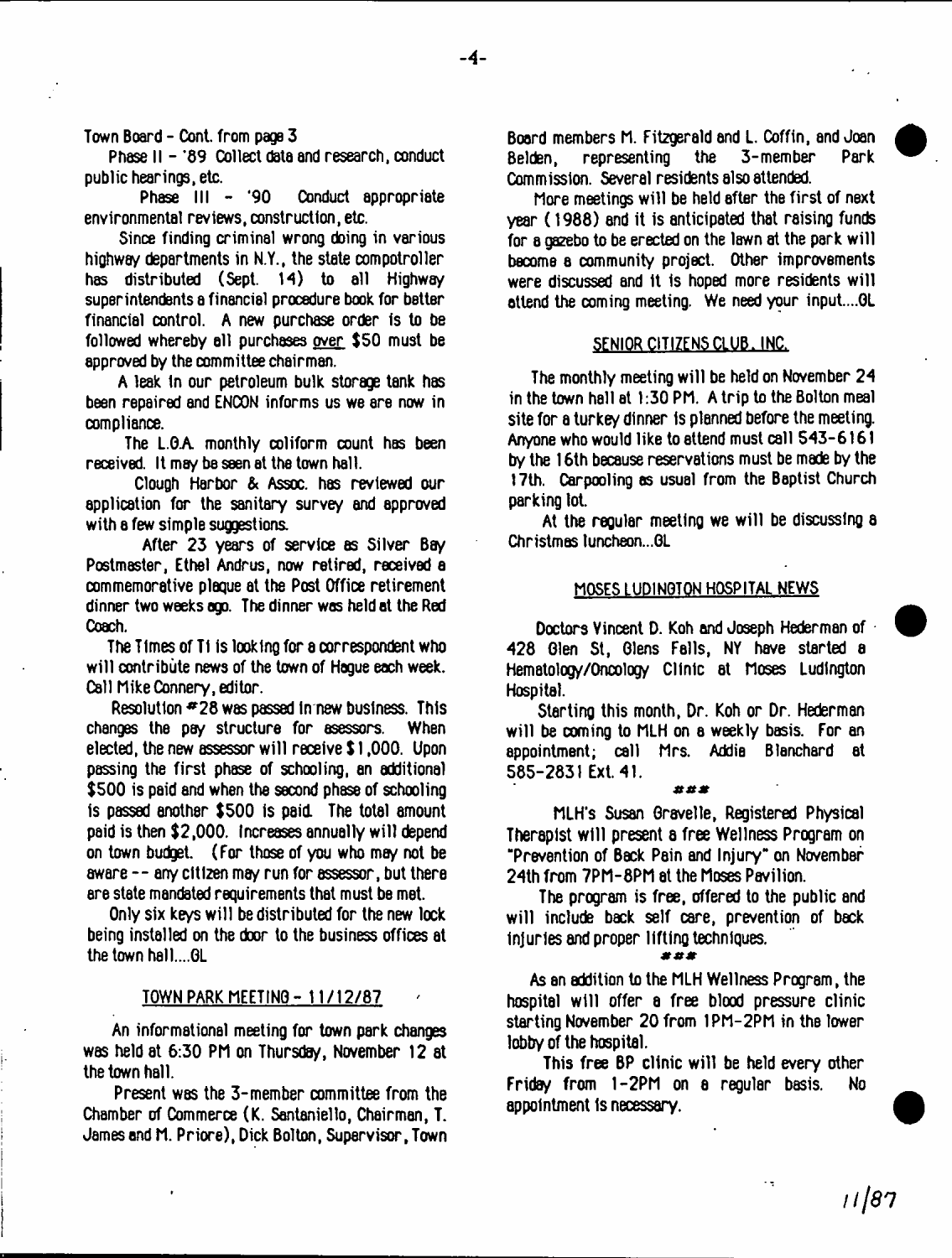# WILLY C'S OCT/NOV WEATHER NOTES

October, all in all, wasn't a bad month. 5.29 ^Pinches of rain fell, which seems like a bunch, but it was concentrated in short time frames throughout the month which left ample time for some really super sunny fall days the rest of the month. We had thirteen days when the high temperature for the day reached into the 60's, 68º on the 6th and 17th was the high for the month.  $30<sup>°</sup>$  lakeside was the low on the 12th. The highest wind speed was the 38-1/2 MPH reported last issue. No further snow occurred in Oct. after the 4th. We lost another I hr. 28 min. of daylight during the month. As we predicted, Mother Nature did indeed have her winter coat in place by the end of the month.

November has seen a bit of everything. A high of  $70<sup>9</sup>$  on the 4th, a low, so far, lakeside of  $23<sup>9</sup>$ ,  $10<sup>9</sup>$  at our Mt. observatory on the 6th. We've had a lot less sun so far and more wind. On the 11 th the high only reached 339 lakeside. That backed by a 38 MPH north northeast wind was just a bit nippy for early Nov. We had  $1-1/4$ " of snow on the 7th, probably 3'to 4". in the mountains. We again missed the coastal storm that dumped 7 plus inches on Washington, Providence, Boston, etc. on the 11th and 12th. It snowed as far north as Olens foils, but none here. The ski areas from mid Vermont south are Qolng bonkers with all that they have been getting. The air temperature the afternoon of the 11th was 339 The water temperature stood at 489 Today is a clear bright late autumn day. (11/12)

**•**

**•**

In two weeks Thanksgiving will be upon us. May you all have much to be thankful for and the opportunity to share it with loved ones and friends. For those far afield we want you to know that you will be in our thoughts throughout the day and those that follow. May we all be truly thankful for our many blessings....WillyC.

And speaking of giving thanks  $-$  we received the following note recently from Agnes and Barton Van Vliet, who retired recently from the pastorale of the Hague Baptist Church and have moved to Port Byron, NY. "Dear Friends of Hague, "We express our deep appreciation for the kind words and thoughtful responses given us on the occasion of our retirement from the Hague Baptist Church. Our hearts were especially warmed by the many expressions of love, the kind gifts, the lovely floral gift from the Catholic community of HaQue, kind words from Rev. and Mrs. Kenneth Morris, expressive words from Supervisor

Dick Bolton and so many others. We have very much enjoyed living and working in Hague and will always remember the Hague Baptist Church and Hague comunity fondly. Our best wishes to all the friends." Agnes and Barton Van Vliet

# SCHOOL BOARD MEMBER ELECTION

Ticonderoga Central School District will be holding a Special Flection to fill the vacancy on the Board of Education created by the resignation of Mr. James Donovan. Mr. Thomas Melaney and Mr. Martin Halpert are the candidates for this position. The successful candidate will serve until June 30,19B9.

Voting on this Special Election will be Thursday, November 19, 1987 from 1:00 PM to 8:00 PM in. the Ttconderoga High School Lobby.

# HAQUE WINTER CARNIVAL

The kick-off meeting of the Winter Carnival Committee will be held on Monday, November 16, 1987 at 7:30 PM at the Town Hall.

If anyone would like to help with the 1988 carnival, please come by and offer your ideas. We welcome newcomers.

# CHAMBER OF COMMERCE

The next meeting of the Hague Chamber of Commerce will be a covered dish dinner Christmas party to be held at the Trout House Village Resort on Wednesday, December 9. Cocktails will be at 6:00 PM. Someone will call member with a suggestion for what sort of dish to bring.

All members and prospective members are welcome.

# J&P HEATING REPAIRS AND INSTALLATION

Hague welcomes its newest member to the business community. Jeff Ryan, operating from his home in Green Acres by the Brook under the name of  $J & P$ Heating will service and repair hot water heaters, hot water boilers, hot air furnaces, and steam boilers. He moved lo Hague last April.

Jeff says he is on 24 hour call and will ba happy to serve the residents of Hague end surrounding communities. Call 543-8809

*^he pessimist sees the difficulty in every opportunity; the optimist the opportunity in every difficuJty "...U Jechs*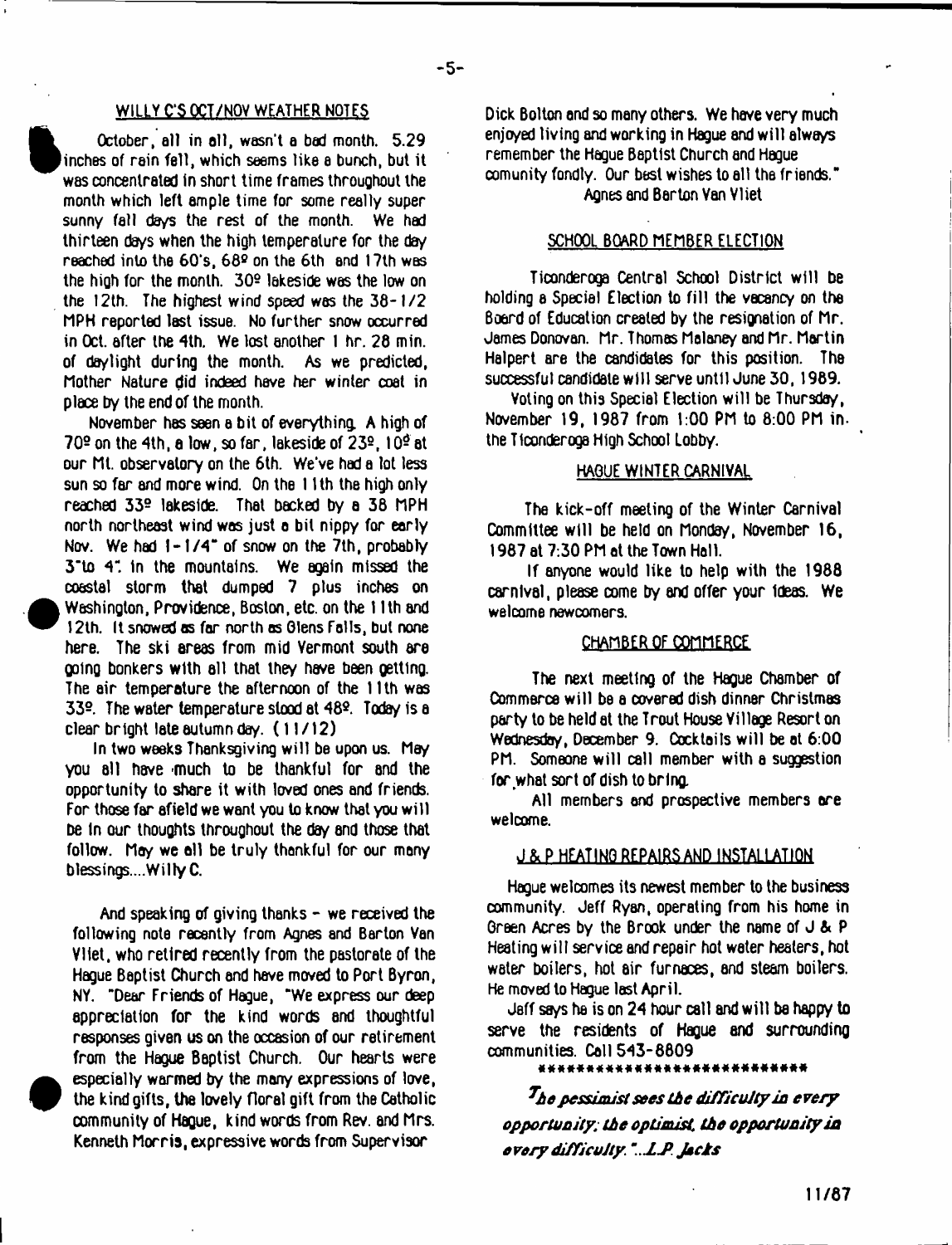And speaking of Thanksgiving  $-$  the staff of The Hague Chronicle (and particularly its publisher!) gives thanks to all the people who have been so nice to us during the past year. A special thanks to Mr. Donald Skahan who has so generously contributed the masthead paper which we are using. If you remember, several years ago we sponsored a contest for a masthead and Laurie deBuys Pannell came up<br>with the winning sketch. We also give thanks to with the winning sketch. those of the staff who work so diligently , attending many, many meetings end writing it all up so those of you who are not around all the time can keep up on whet is going on in the town. We can't forget those of you who take time lo come lo the Town Hall whenever possible to help us put the paper together for mailing, and a special thanks to Jack Kennedy, our treasurer, and Penny Bolton, Substitute Treasurer, who tabulate and deposit all those wonderful contributions you, our readers send us to make it ell possible. THANKSA MILLION Dorothy Henry, Publisher; Margaret Broderick, Editor; Jack Kennedy, Treas.; Penny Bolton,

Substitute Treas.; Georgina Lindquist, Alison Craig, and Billie DeGraff, staff writers and Willy C., weather reporter.

# *d* C. PENNEY CATALOG STORE OPENS IN Tl

On November 8, 1987 J. C. Penney Catalog store was opened in The Pad Factory, 109 Lake George Ave., Ticonderoga.

Annabelle Hills, Ticonderoga, is the manager of the new store. Shop by phone 1-800-222-6161 or come see for yourself.

# FROM THE POSTAL DEPARTMENT

Any member of the public wishing to submit lo the Postal Service evidence of what he believes may have been an unlawful use of the mails for a chain-letter or other multi-level marketing program should send it to the Inspector in Charge, Special Investigations Division, Postal Inspection Service, Washington 20260-2112

you confront it. workup.

# **HAQUE ELECTION RESULTS**

**i**

The election results for the town of Hague are as follows: (these do not include the approximately 60 absentee ballots, which did not change the outcome on any of the candidates) 93 Yes and 44 No on Proposal number one, an amendment Civil Service credits for veterans. 83 Yes end 57 No on Proposal Number two, an amendment ski trails. Jan H. Plumadore, Justice of Supreme Court, 4th Judicial Dist. - unopposed - 256 John E. Wertime, County Treasurer, unopposed - 265 Caryl M. Clark, County Clerk, unopposed - 251 John K. Rugge, M.D., Coroner, unopposed - 262 Leonard Busman, M.D., Coroner, unopposed - 244 Supervisor, Richard E. Bolton - 351 \* Mark Martucci - 121 Town Clerk, Maryalice S. Hall -  $220$   $\rightarrow$ Margaret Laundree Haskell - 197 Councilmen, Linda Coffin - 319 \* Martin Fitzgerald - 285  $*$ Bernard A. Clifton - 137 Assessor- Clifton Frasier - 353 \* David Martucci - 297 \*

Daniel Olcott - 190 \*

Superintendent of Highways - Daniel D. Belden- 336\* •The winners in the 1967 election.

# AMERICAN LEGION

Hague Post 1538, American Legion, is holding a Thanksgiving Raffle, consisting of a \$50 gift certificate from Grand Union and a basket of cheer. Ticket books are available and wilt be mailed upon request. Drawing will be on November 22. The money doll wes won in Sept. by Dottle Engler and she graciously donated over half the money bock to the Legion.

The annual Christmas party will be hosted by Ray Laundree In his home on Saturday, December 5 from 4:00 PM until ?? Put this date on your calendar.

If you haven't already sent your dues, please get your \$ 12 in to Adjutant Roy Laundree as soon as possible so that Post 1538 wilt again be the first post in the county to reach  $100\%$ 

\*\*\*\*\*\*\*\*\*\*\*\*\*\*\*\*

Whatever you are trying states of the Some people are willing to work, to avoid won't go away until only if they can start at the top and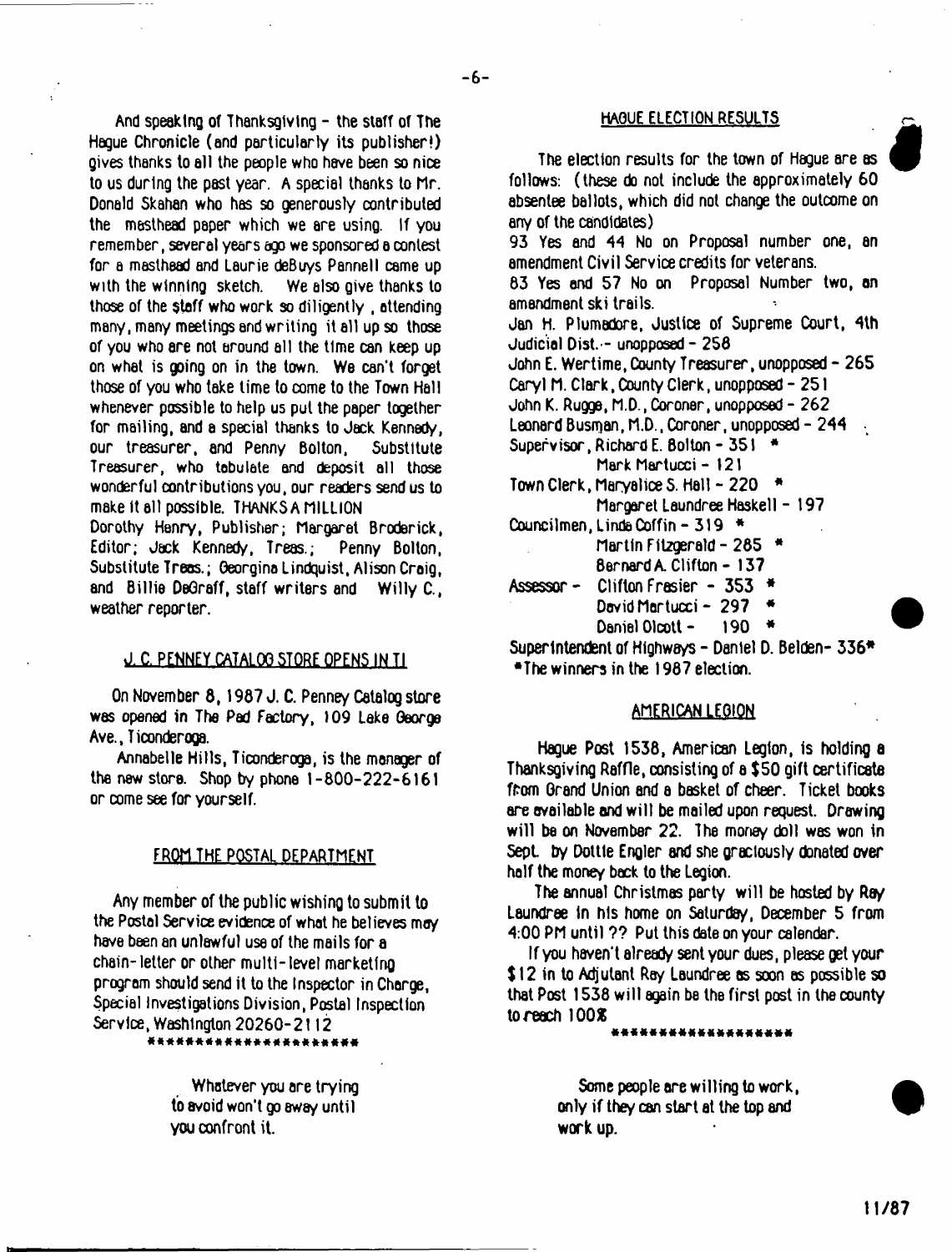MARRIED - Barbara Malloy, daughter of Mrs. Joseph E. Malloy, Indian Kettles Park, Hague, to George Mizer, Middletown, NJ on October 17,1987.

MARRIED - James W. Braisted, son of Mr. & Mrs. John Braisted, Silver Boy, end Erica Mars, Ticoderoga, NY on October 24 on the deck of their new home on Terrace Road.

DIED - Edwin B. Hinck, 76, long-time resident of Silver Bay, in Santa Fe, NM on September 17 after a long illness. He is survived by one son, three daughters end seven grandchildren.

DIED - William Terzian, 74, of Sabbath Day Point, on September 21 In Burlington, VT. He is survived by his wife, two sons and two daughters.

ROBERT C. GAUTREAU, son of Mr. & Mrs. Timothy Gautreau, New Hague Road, Hague, is featured in the 21st annual edition of Who's Who Among American High School Students, 1986-87. Robert is a 1987 graduate of Ticonderoga High School and is presently enrolled in the biology program at SUNY at Buffalo and plans to pursue a career in medicine.

This is an outstanding achievement for Robert since only five percent of our nation's high school students are thus honored each year. CONGRATULATIONS!

Mr. & Mrs. CLIFFORD FRASIER. Graphite, celebrated their 50th wedding anniversary on November 9, with a family dinner. They are the parents of nine children, fifteen grandchildren and two great-grandchildren. CONGRATULATIONS!!

Army National Guard Private LONNIE F. SWINTON, Jr., son of Mr. & Mrs. Lonnie F. Swinton, Hague, has xmpleted one station unit training (OSUT) at the U.S. Army Infantry School, Fort Benning, GA. OUST is a 12-week period which combines basic combat training and advanced individual training.

General Foods has announced that Douglas A. Smith, son of Mrs. J. Stanford Smith, Friends Point, was appointed a Vice- President of General Foods, U.SA and General Manager of their Beverage Division.

# HAQUE STUDENTS ON HONORS LIST

The following students from Hague attending Ticonderoga High School are listed on the First Marking Period Honor Roll for 1987-88: High Honors: BONITA BELDEN, DANIEL DORSETT, KARA REYNOLDS, AMBER STULL. Second Honors: LISA COBB, THOMAS DORSETT, CAROL DUNKLEE, JODI FRASIER, CHRISTOPHER KUZIANIK, AIMEE LAPANN, AMY MCKEE, JENI OWENS, FRANK SERDINSKI. CONGRATULATIONS!!

At the time of the celebration of our Golden Wedding Anniversary in July, we received a lovely white begonia with a gold bow. We found no card. We have enjoyed it all summer and would like to thank our kind friend. Please contact: The Howard Englers, Box 729, Hague.

### HOLIDAY MAGIC and CONCERT

The people of the Ticonderoga area, including Hague, are in for a special treat on Sunday afternoon, December 6.

The Carillon Garden Club is again putting together a show, "Holiday Magic" from 3PM until 6 PM . The talented club members will be displaying some unusual creches, wreaths, and table and door decorations to be used during the Christmas season. At 4PM the Champlain Valley Chorale will present its Christmas concert, always a most unusual and delightful presentation. There is no admission charge, but a donation is welcome.

All this takes place at the United Methodist Church in Ticonderoga. This is a combined effort of the Chorale and the Garden Club. Refreshments, furnished by the two groups, will follow the concert. Plan to attend. It is a wonderful way to start the joyous Christmas season. HOLIDAY MAGIC - 3 - 6 PM

CHORALE CHRISTMAS CONCERT - 4PM UNITED METHODIST CHURCH - DECEMBER 6,-1987

#### «\*\*\*\*««\*\*««\*\*««\*\*\*\*«««\*\*\*\*

Television has proved that people will look at anything rather than each other. ..Ann Landers